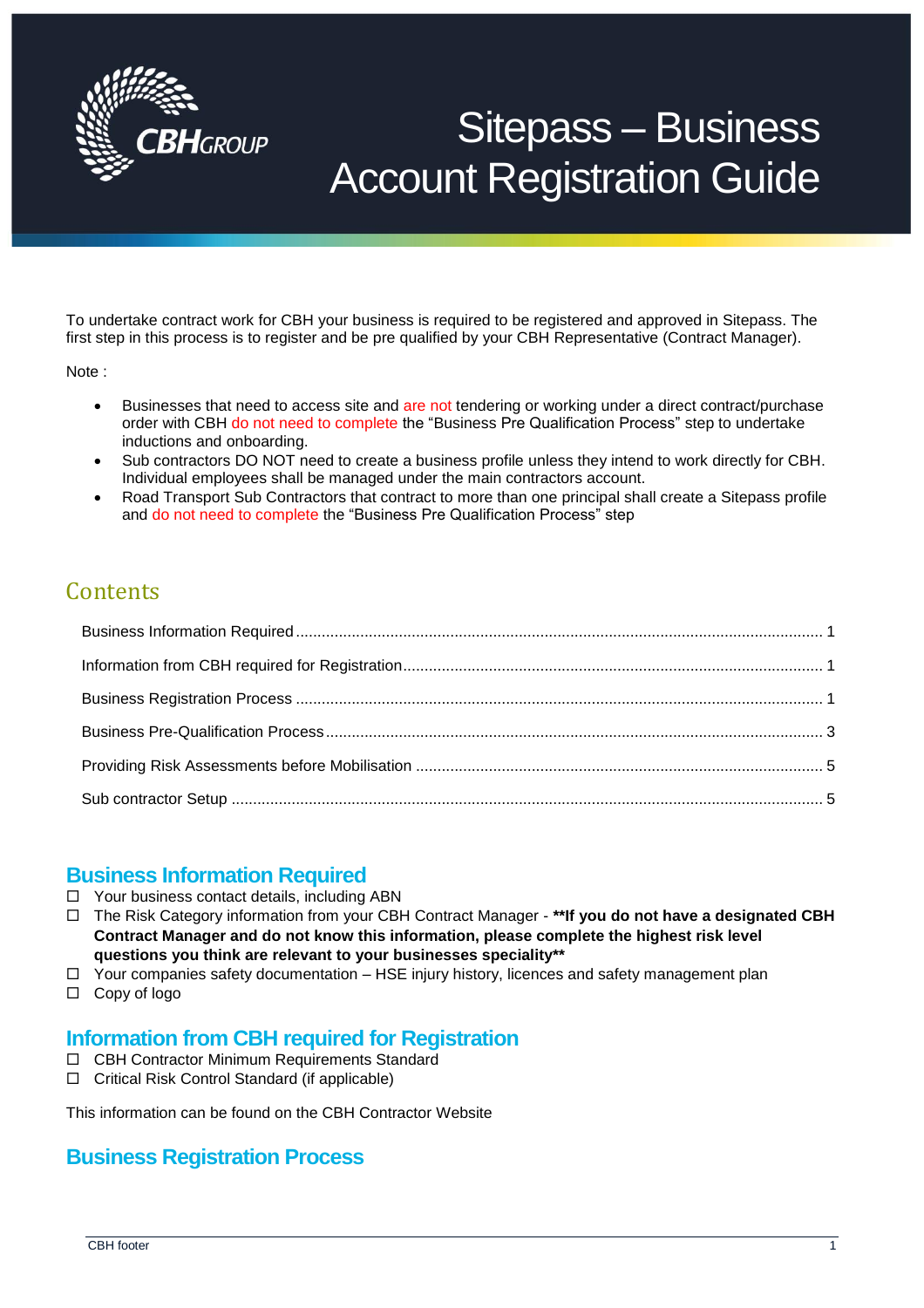1. Register your business through cbh-sitepass.kineoportal.com.au



- 2. Select your business type i.e. Rail Transport, Road Transport and Answer the "Risk Category" questions your CBH Contract Manager has given you – this will then determine the questionnaires for self assessment against our standard.
	- $\Box$  A contractors shall be less than 3 weeks per scope, no high risk/critical risk tasks and be embedded
	- $\Box$  B class shall be longer than 3 weeks and have no high risk/critical risk tasks
	- $\Box$  C class shall have no sub contractors and 2 or less high risk/critical risk tasks
	- $\Box$  D class shall have large scopes of work with 2 or more critical risks and/or any sub contracting of work

| • Is your Scope of Work greater than 3 weeks?                                                 |  |  |
|-----------------------------------------------------------------------------------------------|--|--|
| [O At least one subcategory of Is your Scope of Work greater than 3 weeks? must be selected   |  |  |
| ◯ Yes                                                                                         |  |  |
| $\bigcirc$ No                                                                                 |  |  |
|                                                                                               |  |  |
| • Does your Scope of Work contain critical risk?                                              |  |  |
| O At least one subcategory of Does your Scope of Work contain critical risk? must be selected |  |  |
| ◯ No critical risk                                                                            |  |  |
| ◯ 1 critical risk                                                                             |  |  |
| ○ 2 or more critical risks                                                                    |  |  |
|                                                                                               |  |  |
|                                                                                               |  |  |
| . Will you utilise Sub Contractors?                                                           |  |  |
| O At least one subcategory of Will you utilise Sub Contractors? must be selected              |  |  |
| ◯ Yes                                                                                         |  |  |

4. Select the Site/Sites you will be working in most applicable to your work scope. (Can select more than one). **This will determine who views your information so ensure this is correct.** i.e. Projects, State Wide Road Transport etc

3.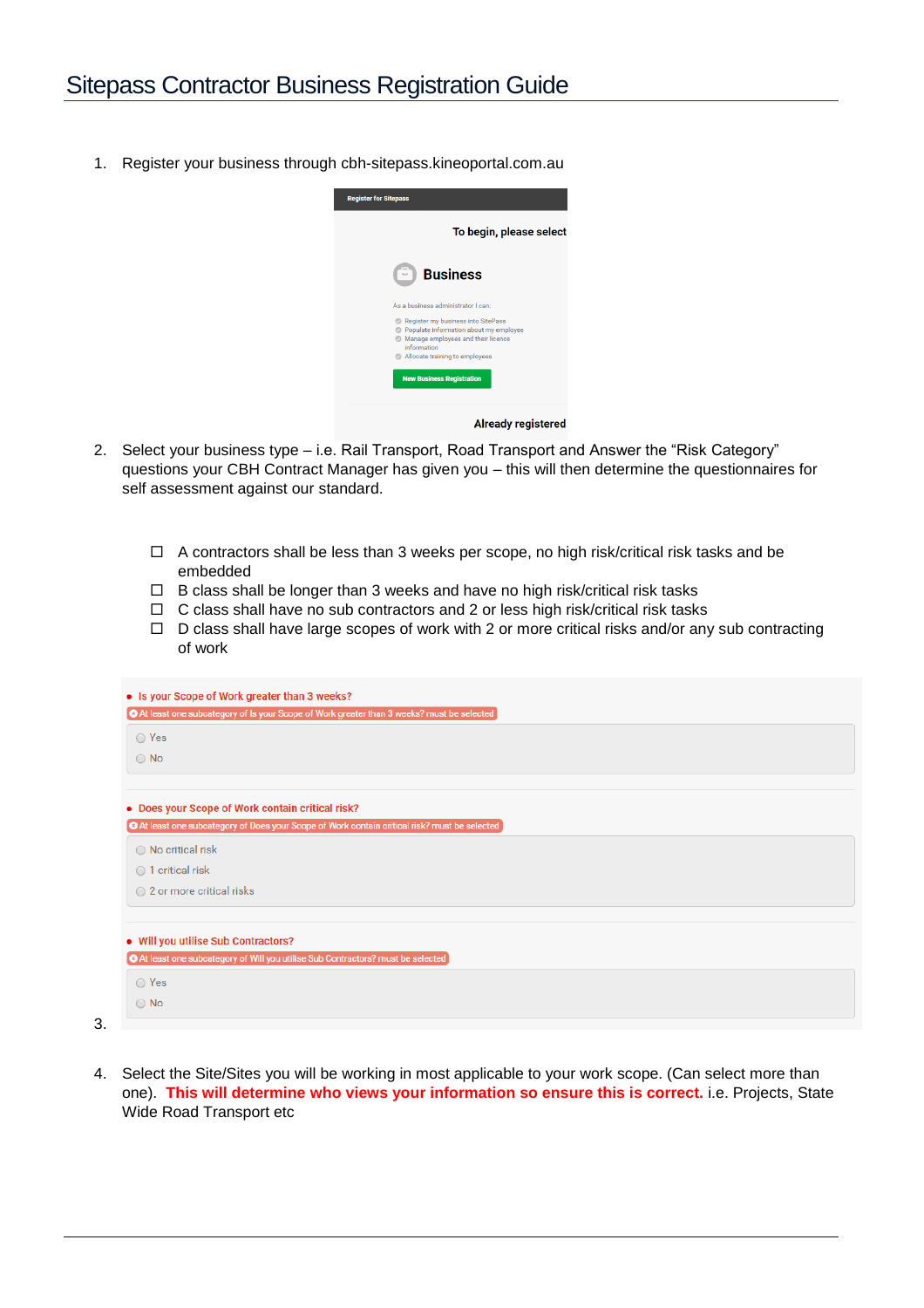

5. Authorise your account and continue the registration process

#### <span id="page-2-0"></span>**Business Pre-Qualification Process**

Depending on the pre identified Risk Category questions you answered will determine your Pre-qualification questionnaires. These requirements are as follows :

| <b>Risk Category Matrix</b> |                                        |                               |                                            |                                    |                                               |
|-----------------------------|----------------------------------------|-------------------------------|--------------------------------------------|------------------------------------|-----------------------------------------------|
| <b>Class</b>                | Cultural<br>Alignment<br>Questionnaire | HSE<br>Performance<br>History | Core<br><b>Criteria Self</b><br>Assessment | <b>Critical Risk</b><br>Assessment | Sub<br>Contractor<br>Management<br>Assessment |
| A                           |                                        |                               |                                            |                                    |                                               |
| B                           |                                        |                               |                                            |                                    |                                               |
| C                           |                                        |                               |                                            |                                    |                                               |
| D                           |                                        |                               |                                            | $\checkmark$ (if<br>applicable)    |                                               |

1. Click on the relevant sections you need to perform the assessment/provide information. These sections are in grey i.e.

C Pre Qual - Core Criteria (B,C,D Cl...

2. Read the instructions on the top of each page on how to fill in the assessments and questionnaires i.e.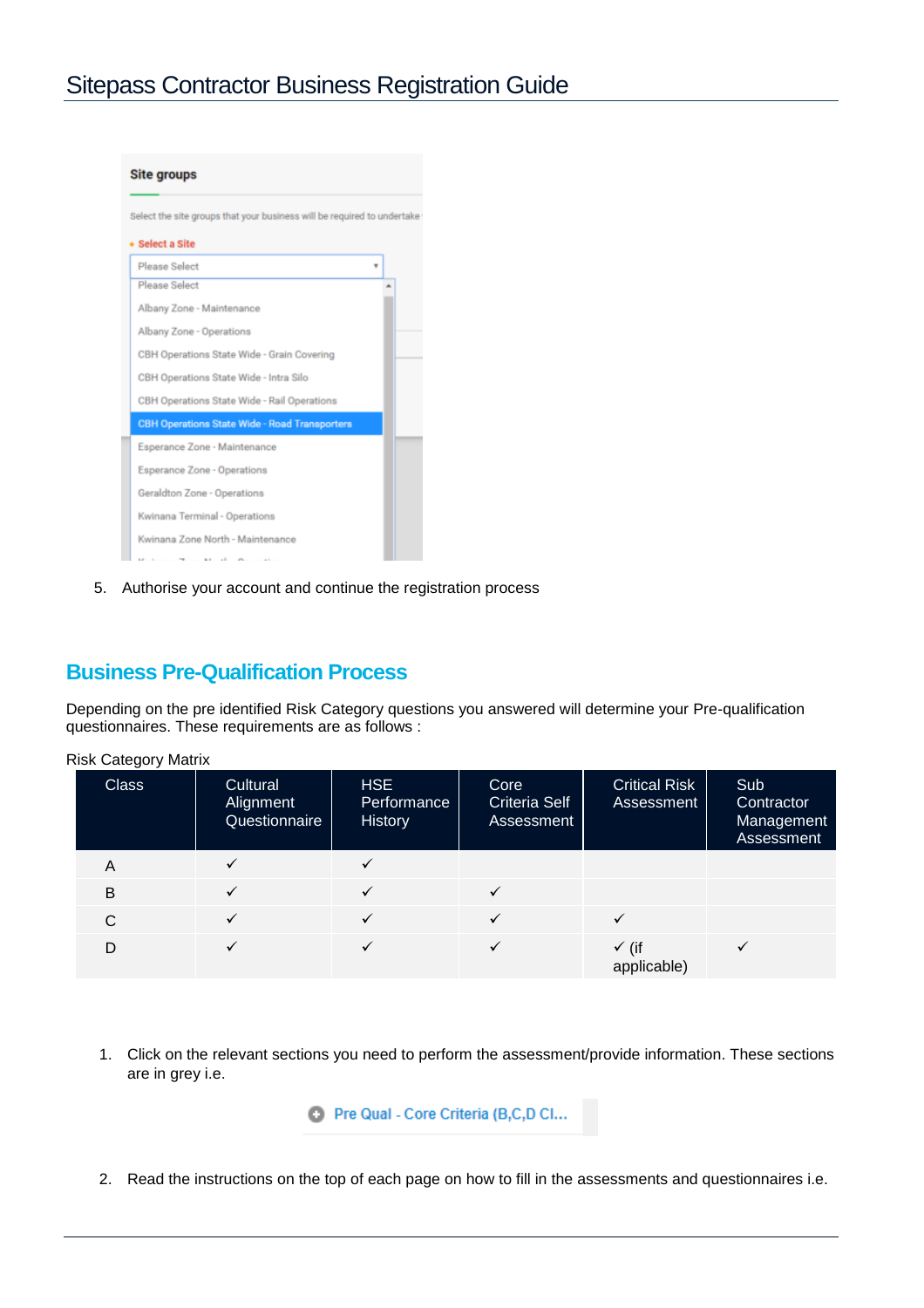| page 5, heading 2b                                                                                                                                                                                                                                                                                                                                     |  |
|--------------------------------------------------------------------------------------------------------------------------------------------------------------------------------------------------------------------------------------------------------------------------------------------------------------------------------------------------------|--|
| <b>O</b> Heading number or page reference in management plan for Supervision/Span of Control:                                                                                                                                                                                                                                                          |  |
| to Yes ○ No                                                                                                                                                                                                                                                                                                                                            |  |
| The Contractor shall specify the minimum amount of time that line management shall spend in the field, monitoring, supervising and influencing work activit<br>account the crew size and the remoteness of work locations.<br>Check budgeted amount indicated for HSE role over project duration - will indicate level of site coverage by HSE people. |  |
| Process / system for supervision of Scope of Work, identification of provision of HSE coverage for project.                                                                                                                                                                                                                                            |  |
| • Supervision/Span of Control                                                                                                                                                                                                                                                                                                                          |  |
| ChatLog Kineo s Meeting 2019 04 24 08 47.rtf<br>≘<br>RTF (0.41 KB) Uploaded on: 24 Apr 2019, 11:58 am                                                                                                                                                                                                                                                  |  |
| <b>a</b> Upload a file<br>ค                                                                                                                                                                                                                                                                                                                            |  |
| • Upload                                                                                                                                                                                                                                                                                                                                               |  |
| $\circ$ Yes $\circ$ No                                                                                                                                                                                                                                                                                                                                 |  |
| The Contractor shall have a structure in place with sufficient HSE support and resources (systems and personnel) appropriate to works under contract.<br>Is there a documented approved and embedded HSE Management Plan? Does the plan address the scope of work in regard to HSE hazards and risk for \$                                             |  |
| • Health and Safety Management Plans                                                                                                                                                                                                                                                                                                                   |  |
| 1. Planning                                                                                                                                                                                                                                                                                                                                            |  |
| <b>INSTRUCTIONS</b><br>Contractors are to read the CBH Minimum Requirements Standard and answer either Yes or No to each question (with the assistance of the quidance prov<br>safety plan is to be entered i.e. heading number or page                                                                                                                |  |
|                                                                                                                                                                                                                                                                                                                                                        |  |
| Pre Qual - Core Criteria (B,C,D Class)                                                                                                                                                                                                                                                                                                                 |  |

#### **TIP : Be specific and honest with your self assessment answers. If sections are missing or incorrect, it may delay the Contract Manager review process.**

3. Once you have provided all MANDATORY information, click save and submit for approval the bottom of each relevant page. Once submitted, the status shall change to yellow – submitted for approval until reviewed and approved.



- 4. Complete all relevant sections in Sitepass as outlined based on your Risk Category above
- 5. Once complete, inform your CBH Contact that you have completed this in Sitepass and they will review and approve accordingly.

Note : your Contract Manager may require further information if your assessment or business documentation is not to the standard required for the scope of work. You may receive messages via the Sitepass Portal requesting more information. Do not ignore these alerts.

6. Once your Contract Manager has reviewed and is satisfied your business meets CBH requirements, you will be "pre qualified" in the system. All requisite sections as noted in the Risk Category Matrix must be in an approved status : as shown.